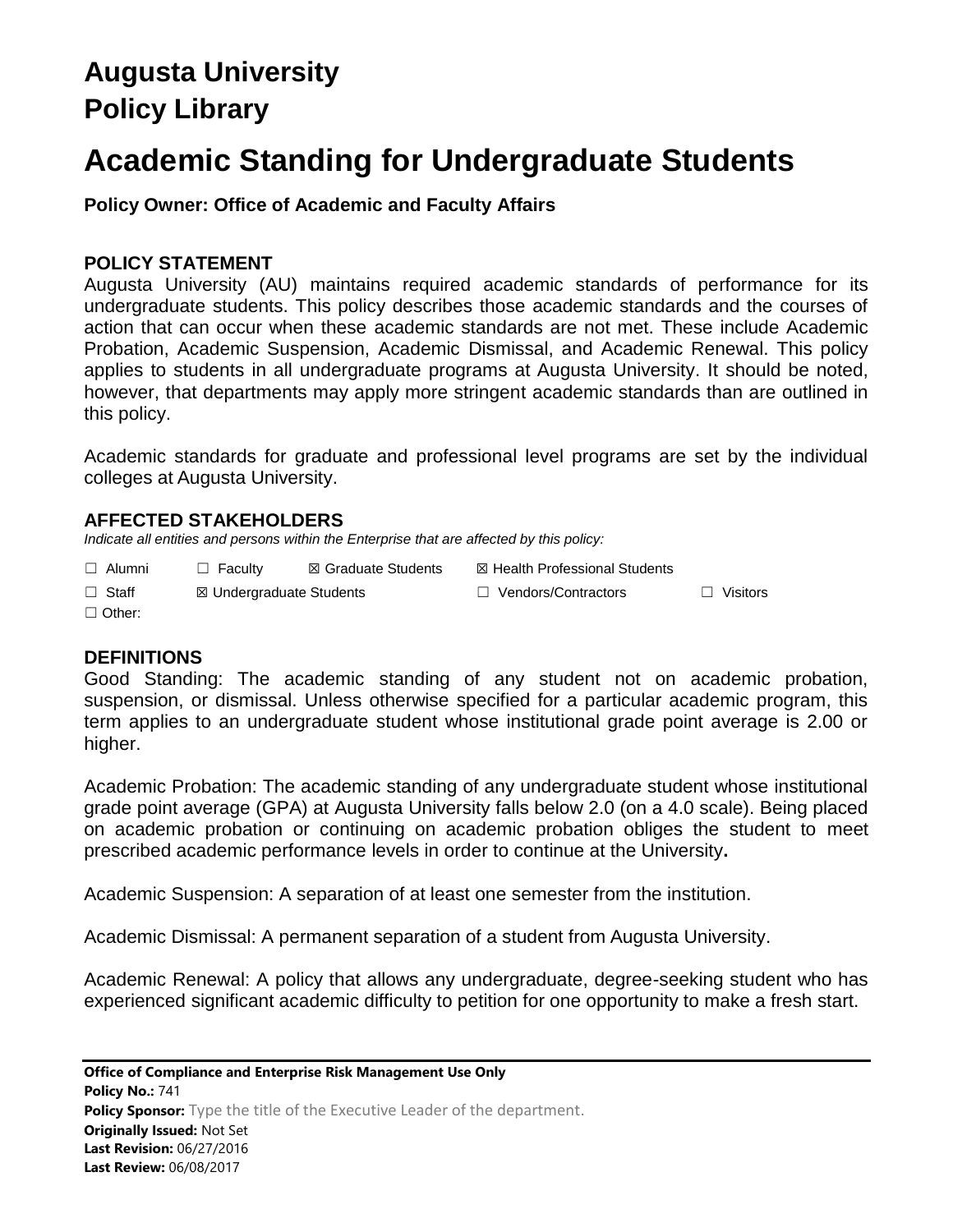Academic Renewal GPA: A revised institutional grade point average which begins when the student granted academic renewal resumes coursework at Augusta University.

Academic Standing: Academic standing refers to a student's academic status at Augusta University.

Institutional GPA: The institutional GPA is computed using the total number of GPA credit hours attempted at Augusta University and the total number of grade points earned at Augusta University (excluding courses numbered 0001-0999) after including only most recent grade for courses that have been taken more than once at Augusta University and are not repeatable for credit.

Progression Level: The sum of all hours attempted at the university, plus all transfer credit hours attempted, plus all hours earned with grades that do not count in the GPAs, such as S and K. Progression Level is a rough measure of the actual amount of time the student has attended college.

## **PROCESS & PROCEDURES**

## **1. Academic Probation, Suspension, and Dismissal**

Any undergraduate student whose institutional grade point average (GPA) at the conclusion of any semester is below 2.00, shall be placed on academic probation or will continue on academic probation and will be subjected to the provisions of the suspension and dismissal policies described in subsequent sections of this policy. Undergraduate students at Augusta University who are placed on academic probation must have their course schedules approved by their advisors prior to registration. They may continue to attend Augusta University only if they meet the following minimum academic standards, which are based on progression level.

| Progression  | Level Term GPA | .or | <b>Institutional GPA</b> |
|--------------|----------------|-----|--------------------------|
| $0 - 29$     | 1.50           |     | 1.00                     |
| $30 - 59$    | 2.00           |     | 1.60                     |
| $60 - 89$    | 2.00           |     | 1.90                     |
| 90 and above | 2.00           |     | 2.00                     |

Students who meet the Term GPA or the Institutional GPA requirement as specified above will remain on probation until their Institutional GPA is at or above 2.00, at which time they will return to good standing. Students who are on probation and fail to meet the minimum Term and the Institutional GPA requirements specified above will be suspended or dismissed (see below, "Academic Suspension"). Some programs within the University maintain academic standards specific to their degree requirements which may exceed these basic requirements.

#### **Academic Suspension**

The mandatory minimum term of suspension shall be one semester. Students wishing to return to the University after a suspension must petition for reinstatement (see below "Appeal for Reinstatement"). If reinstatement is approved, the student will be placed on academic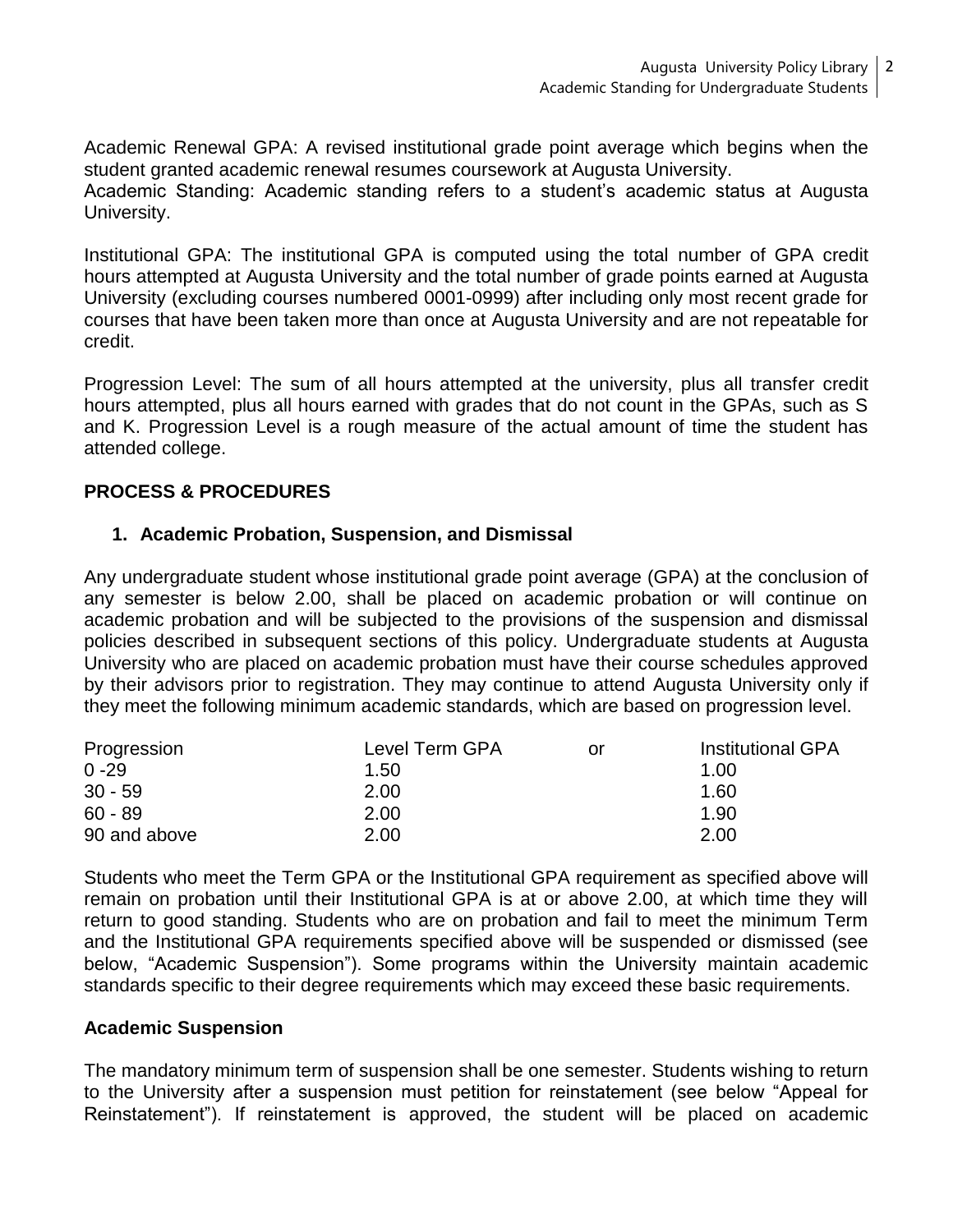probation, and may be subject to additional conditions of continuation established by the University at the time of reinstatement. Should the probationary student achieve good standing, the student will be subject to the policy guidelines for students in good standing. **Appeal for Reinstatement**

There is no guarantee of reinstatement from any academic suspension. Students suspended for academic deficiencies who complete the mandatory period of suspension may be considered for reinstatement. The student must submit a petition, in writing, at least 30 days prior to the desired semester of reinstatement. The appeal should state clearly the reasons why the student should be considered for reinstatement. Students should submit petitions to the dean of his or her major college, unless they are assigned to the Academic Advisement Center. These students should submit petitions to the Director of Academic Advisement for reinstatement. If a student has been away from the University for more than three semesters (including summer), he or she must also apply for readmission through the Office of Academic Admissions.

## **Academic Dismissal after Reinstatement**

Should the student not satisfy the conditions of continuation established after returning from suspension, he or she will be academically dismissed from Augusta University. If dismissed, the student may be readmitted only after a successful appeal process which is outlined below. Students wishing to appeal a dismissal must follow the Augusta University appeals process. Students may be readmitted only after successful appeal to the University or, if denied by the University, after successful appeal to the University System of Georgia Board of Regents (see USG BOR Policy Manual, Section 4.7.1, "Student Appeals").

### **2. Academic Renewal**

Any undergraduate, degree-seeking student who has experienced significant academic difficulty at Georgia

Regents University may petition to have one opportunity to make a fresh start after an absence of three consecutive calendar years (nine semesters) from Augusta University. The following procedures will be applied for students seeking academic renewal (excerpted from USG Board of Regents Academic and Student Affairs Handbook,

Section 2.5.1):

I. Applying for Academic Renewal Status

Students are encouraged to apply for Academic Renewal status at the time of reenrollment or enrollment as a transfer student at Augusta University. Students who do not request Academic Renewal at that time must do so within one calendar year after reenrollment.

Applications for Academic Renewal are made through the dean of the college housing the student's major, unless the student is assigned to the Academic Advisement Center. These applications are made through the Director of Academic Advisement. Students who are denied academic renewal may repetition after one calendar year (three semesters).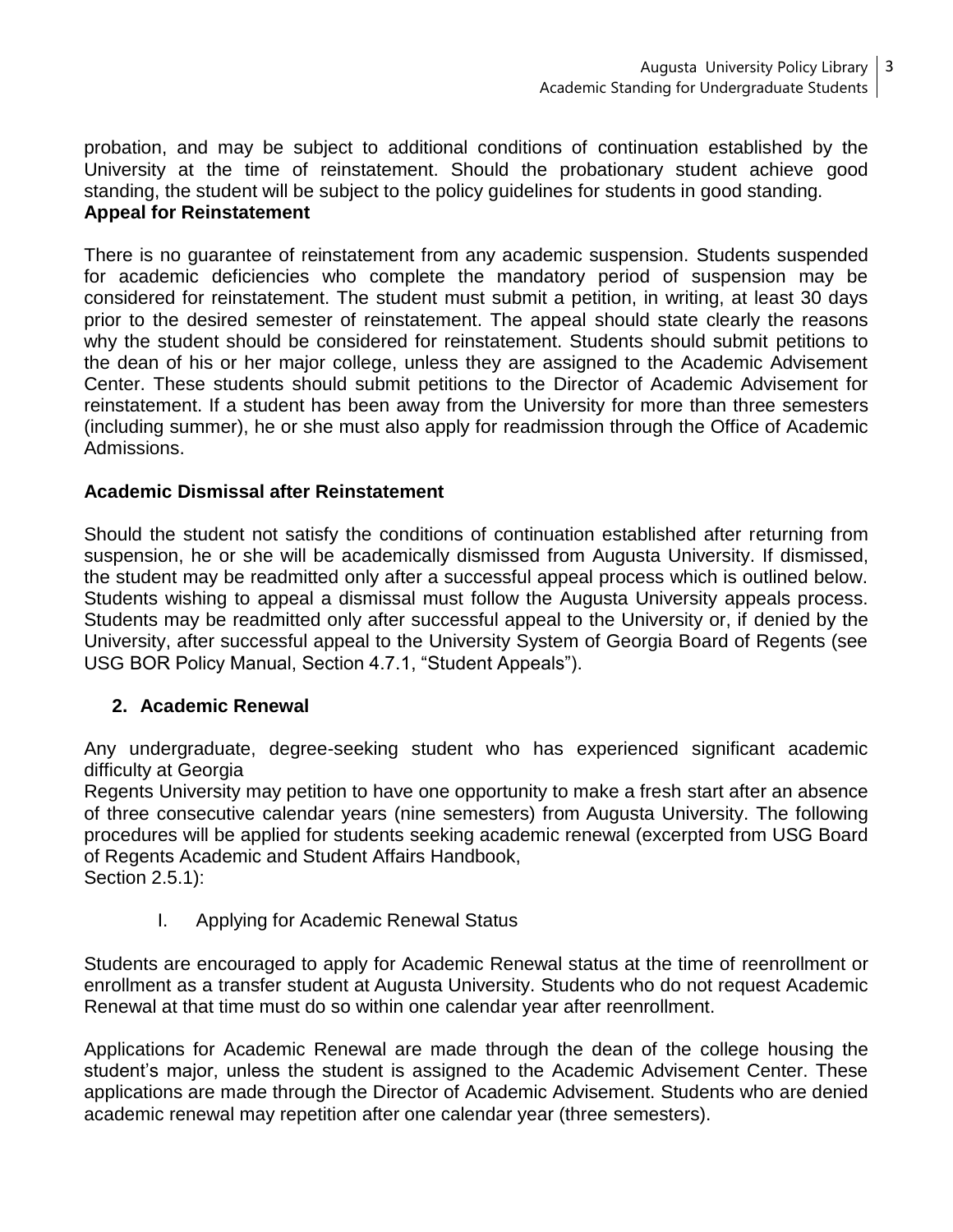A student can be granted Academic Renewal status only one time.

II. All previously attempted coursework continues to be recorded on the student's official transcript.

Only coursework completed prior to the period of absence may be considered for Academic Renewal.

The Academic Renewal GPA will be used for determining academic standing and eligibility for graduation.

To earn a degree from Augusta University, a student must meet the institution's academic residency requirements after acquiring Academic Renewal status.

Academic credit for previously completed coursework, including transfer coursework, will be retained only for courses in which a grade of A, B, or C has been earned.

Retained grades are not calculated in a Renewal GPA. Such credit is considered in the same context as transfer credit, credit for prior learning, and courses with grades of "S."

Courses with grades of D or F prior to the Academic Renewal must be repeated at Augusta University if they are required in the student's degree program.

Applicability of retained credit to degree requirements will be determined by the degree requirements in effect at the time Academic Renewal status is conferred on the student. Specific institutional program regulations must also be met.

Augusta University will accept transient credits for students with Academic Renewal status in accordance with current policy.

The Academic Renewal GPA is not used to determine graduation with honors. In order to graduate from Augusta University with honors, all attempted coursework from all institutions attended is used to calculate the final grade point average.

III. Undergraduate students who are transferring to Augusta University or are returning to Augusta University after a period of absence may be eligible for Academic Renewal.

### Readmitted Students

Readmitted students may be eligible for Academic Renewal for coursework taken prior to the period of absence. Students must be absent from Augusta University for three consecutive calendar years (nine semesters).

Transfer Students